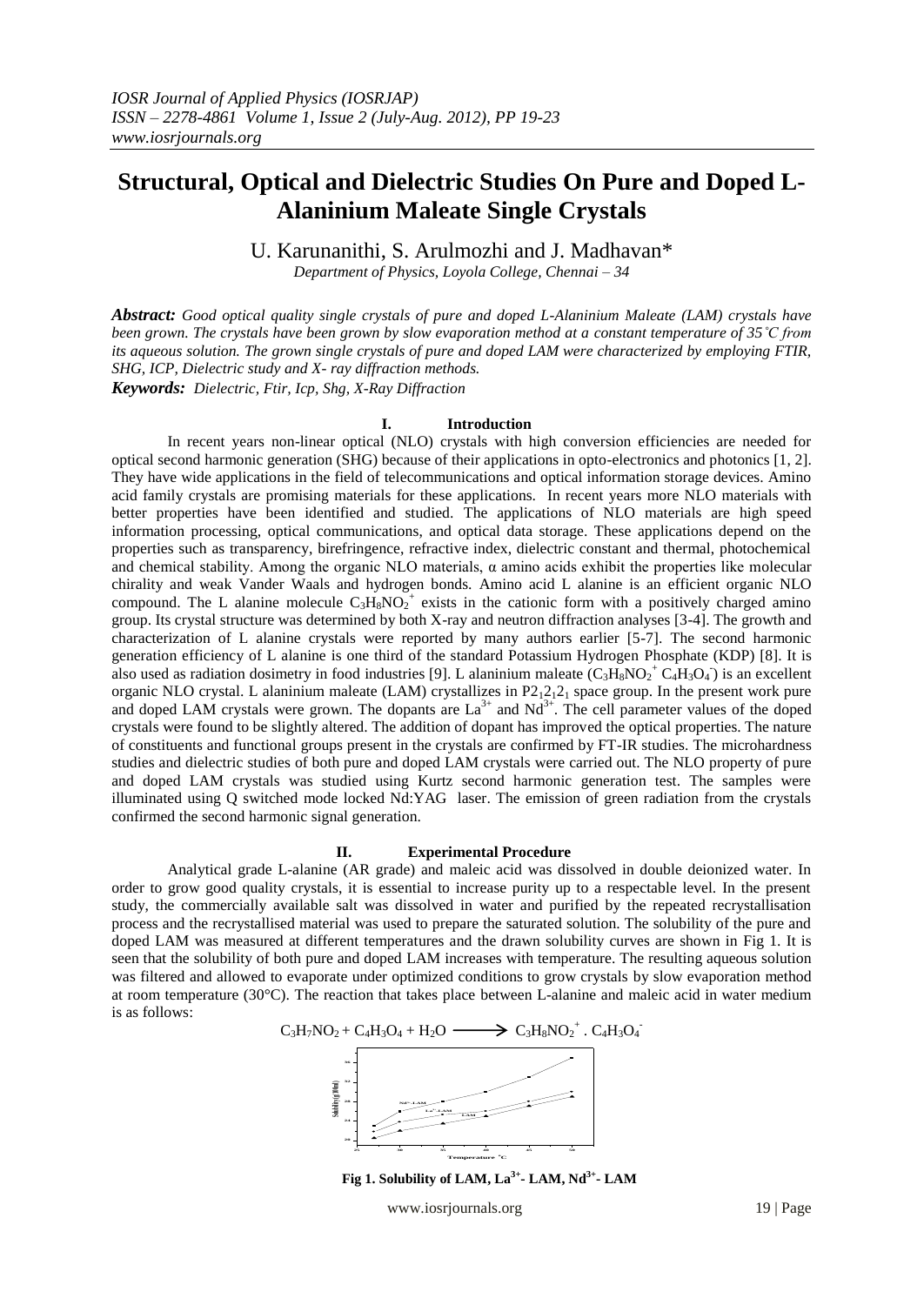

The same procedure was applied to grow the metal  $(La^{3+}$  and  $Nd^{3+})$  doped crystals by adding 2 mol % of  $La^{3+}$  and Nd<sup>3+</sup> to the respective LAM solution. The growth and size of the doped crystals are respectively faster and better than the pure crystals. The incorporation of dopant into the parent solution has promoted the growth rate and improved the quality of the crystals. The pure and doped LAM crystals were grown by slow evaporation technique at room temperature. The photographs of the as grown pure and doped crystals are shown in Fig 2. Bulk crystals were grown by successive recrystallisation and purification and the crystals are found to be transparent and free from defects.

## **III. Characterization**

## **3.1 Powder XRD studies**

The structural properties of single crystals of pure and doped LAM have been studied by X-ray powder diffraction technique. Powder X-ray diffraction studies of pure,  $La^{3+}$  and  $Nd^{3+}$  doped LAM crystals were carried out, using Siemens D500 X-ray diffractometer with Cu K<sub>a</sub> ( $\lambda$  = 1.5406Å) radiation. The samples were scanned for 2θ values from 10˚ to 50˚ at a rate of 2˚ /min. Fig 3 shows the Powder XRD pattern of the pure and doped LAM crystal.

The diffraction patterns of the pure and doped LAM crystals have been indexed by least square fit method. The lattice parameter values of the pure LAM crystal has been calculated and is well matched with the



**Fig 3. XRD pattern of Pure and Doped LAM single crystals**

reported literature. It is seen that both the pure and doped crystallizes in orthorhombic  $P2_12_12_1$ space group and the lattice parameters are shown in Table1. There are slight variations in the lattice parameters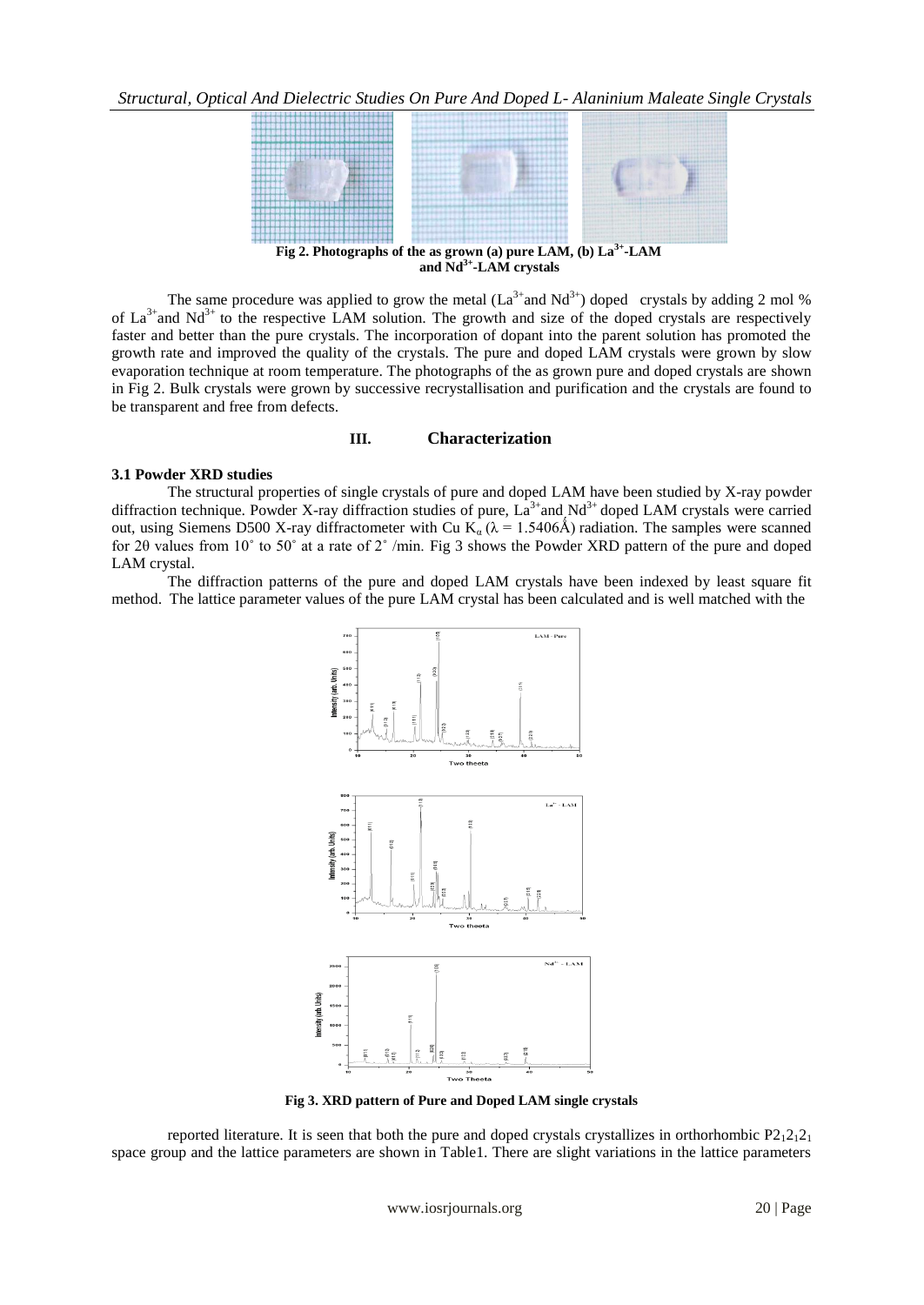and cell volume of the pure and doped crystals. These variations are due to the incorporation of  $La^{3+}$  and  $Nd^{3+}$  in the LAM crystal lattice.

| Lattice<br>parameters | <b>Pure LAM</b> | $La^{3+}$ - LAM | $Nd^{3+}$ - LAM |
|-----------------------|-----------------|-----------------|-----------------|
| a(A)                  | 5.574           | 5.580           | 5.584           |
| b(A)                  | 7.358           | 7.371           | 7.370           |
| c(A)                  | 23.720          | 23.682          | 23.691          |
| Crystal System        | Orthorhombic    | Orthorhombic    | Orthorhombic    |
| Space group           | $P2_12_12_1$    | $P2_12_12_1$    | $P2_12_12_1$    |
| Volume $(A^3)$        | 972.84          | 974.04          | 974.98          |

**Table 1. Lattice Parameters of Pure LAM, La3+ - LAM, Nd3+ - LAM**

# **3.2 Inductively Coupled Plasma studies**

The exact percentage of the  $La^{3+}$  and  $Nd^{3+}$  present in the respective doped crystals is determined. 10 mg of fine powder of the La<sup>3+</sup> and Nd<sup>3+</sup> doped LAM crystals were dissolved in 100 ml of triple distilled water respectively, and the prepared solutions were subjected to Inductively Coupled Plasma studies (ICP). The results shows that only 0.38 % of  $La^{3+}$  and 0.89 % of Nd<sup>3+</sup> are present in the respective samples, out of 2 % of the dopant. It is seen that the amount of dopant incorporated in to the doped crystal is less than the concentration of the dopant in the corresponding solution.

# **3.3 NLO studies**

The grown crystals of pure and doped LAM were subjected to Kurtz Second Harmonic Generation (SHG) test using the Nd:YAG Q-switched laser beam for the nonlinear optical (NLO) property. The second harmonic signal of 301 mW, 382 mW and 405 mW, respectively were obtained for pure,  $La^{3+}$  and Nd<sup>3+</sup> doped LAM with reference to KDP (275 mW). Thus, the SHG efficiency of pure,  $La^{3+}$  and  $Nd^{3+}$  doped crystals is nearly 1.1, 1.4 and 1.5 times greater than KDP. It is seen that, the  $La^{3+}$  and  $Nd^{3+}$  metal dopants have increased the efficiency of pure LAM.

## **3.4 FT- IR spectra**

In order to qualitatively analyze the presence of functional groups in LAM, FT-IR spectra of the pure and metal doped LAM crystals were recorded in the range  $400 \text{ cm}^{-1}$  to  $4000 \text{ cm}^{-1}$ , using KBr pellet on BRUKKER IFS FT-IR Spectrometer. The FT-IR Spectra of both the pure and doped LAM crystals are shown in Fig 4. A broad, strong absorption in the 3300–2300 cm<sup>-1</sup> range, including the absorptions at 3206 and 2930 cm<sup>-1</sup> correspond to the stretching bands of the  $NH_3^+$  ion of the aminoacid. This region results from superimposed O-H and  $NH_3^+$  stretching bands. Absorption in this region is also characterized by multiple fine structures on the lower wavenumber side of the band and the weak absorptions due to COO ions. A strong band arising from C-COO<sup>-</sup> stretching is observed at 1219 cm<sup>-1</sup>. Further strong carbonyl absorption at 1720 cm<sup>-1</sup> confirms the COOH and COO<sup>-</sup> groups of the compound. Other characteristic vibrations establishing the identity of the functional groups present in the compound are represented in Table 2. The FT-IR Spectra of both the pure and doped LAM confirm the structural aspects of pure compounds. The spectra do not show any significance change due to the addition of metal dopant into the crystal lattice.

| Wave number $(cm^{-1})$ |                 |                 |                                               |  |
|-------------------------|-----------------|-----------------|-----------------------------------------------|--|
| Pure LAM                | $La^{3+}$ - LAM | $Nd^{3+}$ - LAM | <b>Assignments</b>                            |  |
| 3206                    | 3206            | 3206            | $NH3$ asymmetric stretching                   |  |
| 2930                    | 2920            | 2931            | C-H stretching                                |  |
| 1720                    | 1719            | 1719            | $\rm{COO}$ <sup>-</sup> asymmetric stretching |  |
| 1374                    | 1364            | 1374            | $\rm{COO}$ <sup>-</sup> symmetric stretching  |  |
| 1219                    | 1218            | 1218            | $COO-$ vibration                              |  |
| 1107                    | 1106            | 1106            | C-O stretching                                |  |
| 862                     | 862             | 862             | C-C stretching                                |  |
| 762                     | 754             | 761             | $CH2$ rocking                                 |  |
| 661                     | 660             | 661             | COO- plane deformation                        |  |
| 587                     | 586             | 587             | $COO-$<br>wagging                             |  |

**Table 2. FTIR Assignments of Pure LAM, La3+ - LAM & Nd3+ - LAM**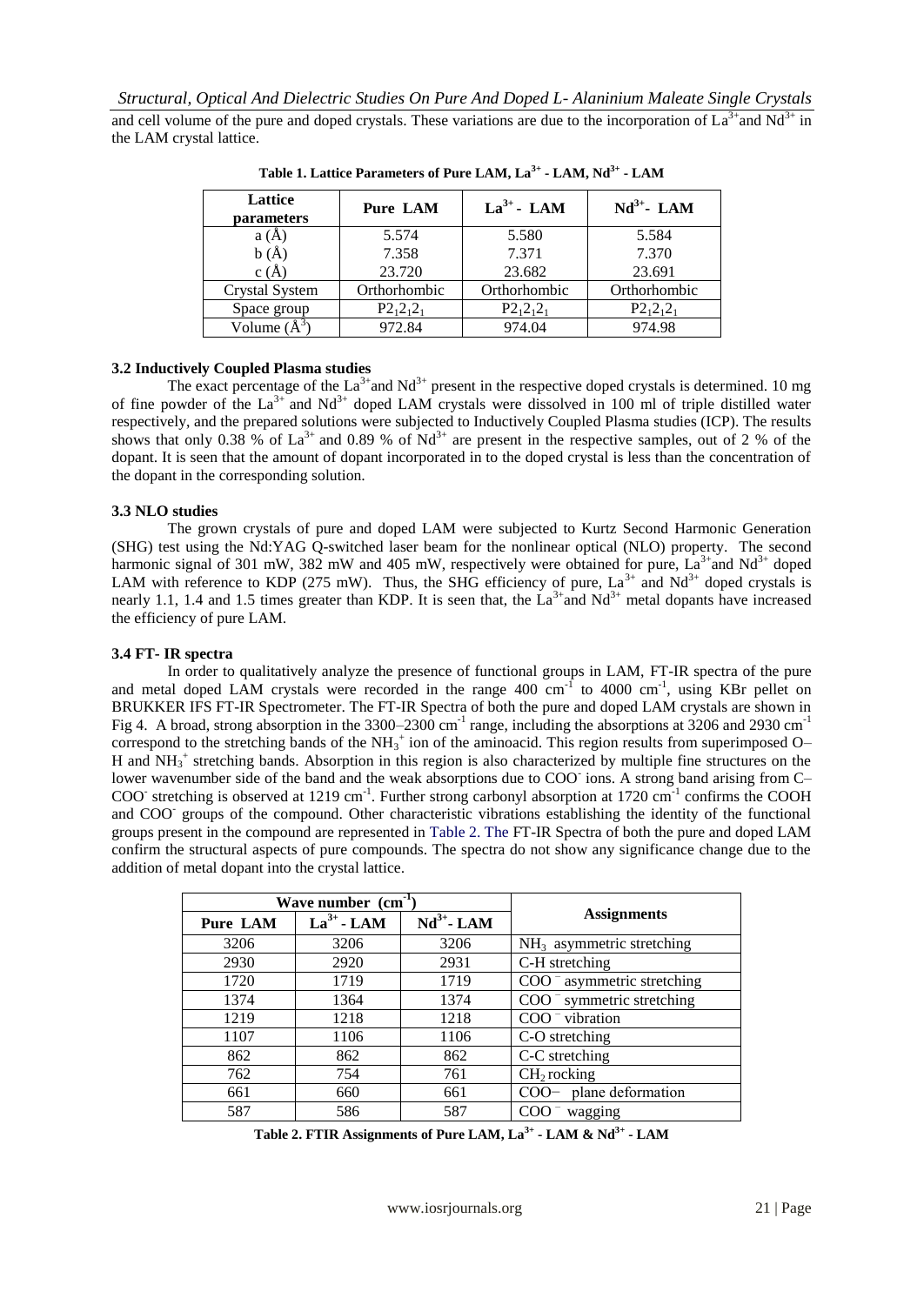

**Fig 4. FTIR Spectra of Pure and Doped LAM crystals**

## **3.5 Microhardness studies**

The variations of Vickers hardness number with applied load for pure and doped LAM crystals are shown in Fig 5. The plot indicates that the hardness of the pure and doped LAM crystal decreases with increasing load. The decrease of the microhardness with the increasing load is in agreement with the normal indentation size effect (ISE).

By plotting log P verses log d, the value of the work hardening coefficient (n) of pure, La**3+** and Nd**3+** doped LAM was found to be 1.25, 1.15 and 1.07 respectively. According to Onitsch,  $1.0 \le n \le 1.6$  for hard materials and  $n > 1.6$  for soft materials [1]. Hence, it is concluded that LAM is a hard material.



**Fig 5. Variation of hardness with applied load for the plane (011)**

## **3.6 Dielectric studies**

The dielectric study of pure and doped LAM single crystals were carried out using the instrument, HIOKI 3532-50 LCR HITESTER. The capacitance of the sample was noted for the applied frequency that varies from 100 Hz to 5 MHz at room temperature. Fig 6. shows the plot of dielectric constant ( $\varepsilon_r$ ) versus log frequency for pure and doped crystals. The dielectric constant is high at low frequencies and decreases with the applied frequency. The very high value of  $\varepsilon_r$  at low frequencies may be due to the presence of all the four polarizations namely, space charge, orientational, electronic and ionic polarization and its low value at higher frequencies may be due to the loss of significance of these polarizations gradually. Displacement of an ion from an equilibrium position is equivalent to the placing of the fictitious dipole at the state with the ion in equilibrium. Although positive and negative ions displace in opposite directions in an electric field, the induced moments all have the same sign. Since ionic polarization is related to the oscillation of ions, the proper frequencies are much lower than those of electrons due to large differences between masses. The variation of dielectric loss with frequency is shown in Fig 7.

www.iosrjournals.org 22 | Page